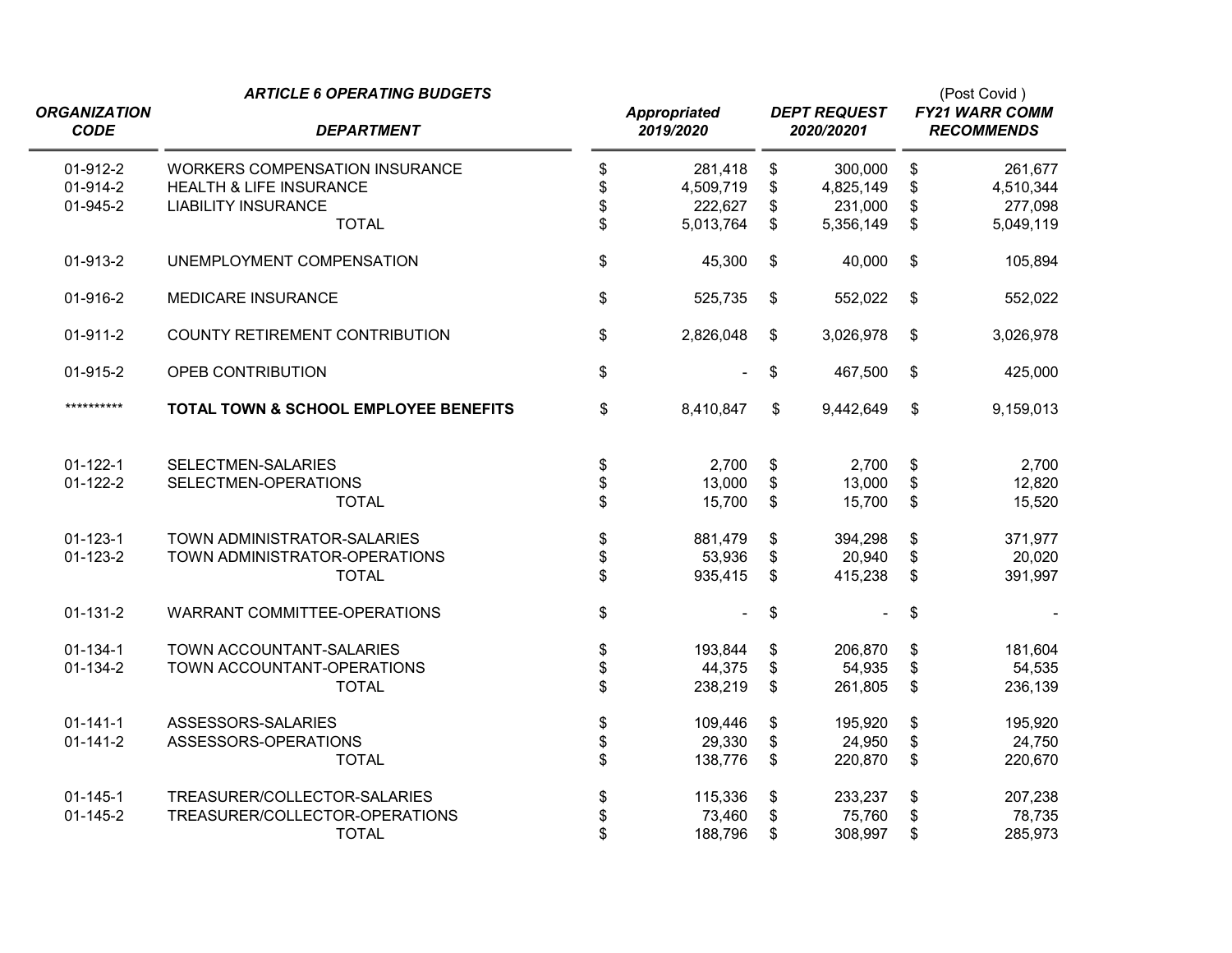|                                    | <b>ARTICLE 6 OPERATING BUDGETS</b>              |          |                                  | (Post Covid) |                                   |    |                                            |  |
|------------------------------------|-------------------------------------------------|----------|----------------------------------|--------------|-----------------------------------|----|--------------------------------------------|--|
| <b>ORGANIZATION</b><br><b>CODE</b> | <b>DEPARTMENT</b>                               |          | <b>Appropriated</b><br>2019/2020 |              | <b>DEPT REQUEST</b><br>2020/20201 |    | <b>FY21 WARR COMM</b><br><b>RECOMMENDS</b> |  |
| $01 - 151 - 2$                     | TOWN COUNSEL-OPERATIONS                         | \$       | 114,793                          | \$           | 116,150                           | \$ | 114,794                                    |  |
| $01 - 152 - 1$                     | HUMAN RESOURCE-SALARIES                         |          | 30,027                           | \$           | 175,182                           | \$ | 30,000                                     |  |
| $01 - 152 - 2$                     | HUMAN RESOURCE-OPERATIONS                       | \$       | 2,500                            | \$           | 3,100                             | \$ | 3,060                                      |  |
|                                    | <b>TOTAL</b>                                    | \$       | 32,527                           | \$           | 178,282                           | \$ | 33,060                                     |  |
| $01 - 155 - 1$                     | <b>INFORMATION TECHNOLOGY-SALARIES</b>          | \$       | 89,330                           | \$           | 90,830                            | \$ | 75,829                                     |  |
| $01 - 155 - 2$                     | INFORMATION TECHNOLOGY-OPERATIONS               | \$       | 126,560                          | \$           | 148,165                           | \$ | 138,165                                    |  |
|                                    | <b>TOTAL</b>                                    | \$       | 215,890                          | \$           | 238,995                           | \$ | 213,994                                    |  |
| $01 - 161 - 1$                     | TOWN CLERK & ELECTION REGISTR-SALARIES          | \$       | 79,274                           | \$           | 97,599                            | \$ | 97,598                                     |  |
| $01 - 161 - 2$                     | TOWN CLERK & ELECTION REGISTR-OPERATIONS        |          | 18,700                           | \$           | 23,100                            | \$ | 22,940                                     |  |
|                                    | <b>TOTAL</b>                                    | \$<br>\$ | 97,974                           | \$           | 120,699                           | \$ | 120,538                                    |  |
| $01 - 171 - 1$                     | <b>CONSERVATION COMM.-SALARIES</b>              | \$       | 36,681                           | \$           | 36,681                            | \$ | 36,681                                     |  |
| $01 - 171 - 2$                     | CONSERVATION COMM.-OPERATIONS                   | \$       | 8,100                            | \$           | 8,100                             | \$ | 7,940                                      |  |
|                                    | <b>TOTAL</b>                                    | \$       | 44,781                           | \$           | 44,781                            | \$ | 44,621                                     |  |
| $01 - 175 - 1$                     | PLANNING-SALARIES                               | \$       | 91,722                           | \$           | 113,263                           | \$ | 113,263                                    |  |
| 01-175-2                           | PLANNING + ZONING & APPEALS-OPERATIONS          | \$<br>\$ | 12,255                           | \$           | 17,105                            | \$ | 16,885                                     |  |
|                                    | <b>TOTAL</b>                                    |          | 103,977                          | \$           | 130,368                           | \$ | 130,148                                    |  |
| 01-176-2                           | ZONING & APPEALS-OPERATIONS- IN PLANNING        | \$       | 4,850                            | \$           |                                   | \$ |                                            |  |
| $01-192-1$                         | TN PUBLIC BUILDINGS & PROPERTY MAINT-SALARIES   | \$       | 141,536                          | \$           | 142,384                           | \$ | 107,384                                    |  |
| 01-192-2                           | TN PUBLIC BUILDINGS & PROPERTY MAINT-OPERATIONS | \$       | 233,110                          | \$           | 498,074                           | \$ | 497,714                                    |  |
|                                    | <b>TOTAL</b>                                    | \$       | 374,646                          | \$           | 640,458                           | \$ | 605,098                                    |  |
| $01 - 195 - 1$                     | TOWN REPORT/MEETING-SALARIES                    | \$       | 1,000                            | \$           | 1,000                             | \$ | 1,000                                      |  |
| 01-195-2                           | TOWN REPORT/MEETING-OPERATIONS                  | \$       | 14,000                           | \$           | 14,000                            | \$ | 14,000                                     |  |
|                                    | <b>TOTAL</b>                                    | \$       | 15,000                           | \$           | 15,000                            | \$ | 15,000                                     |  |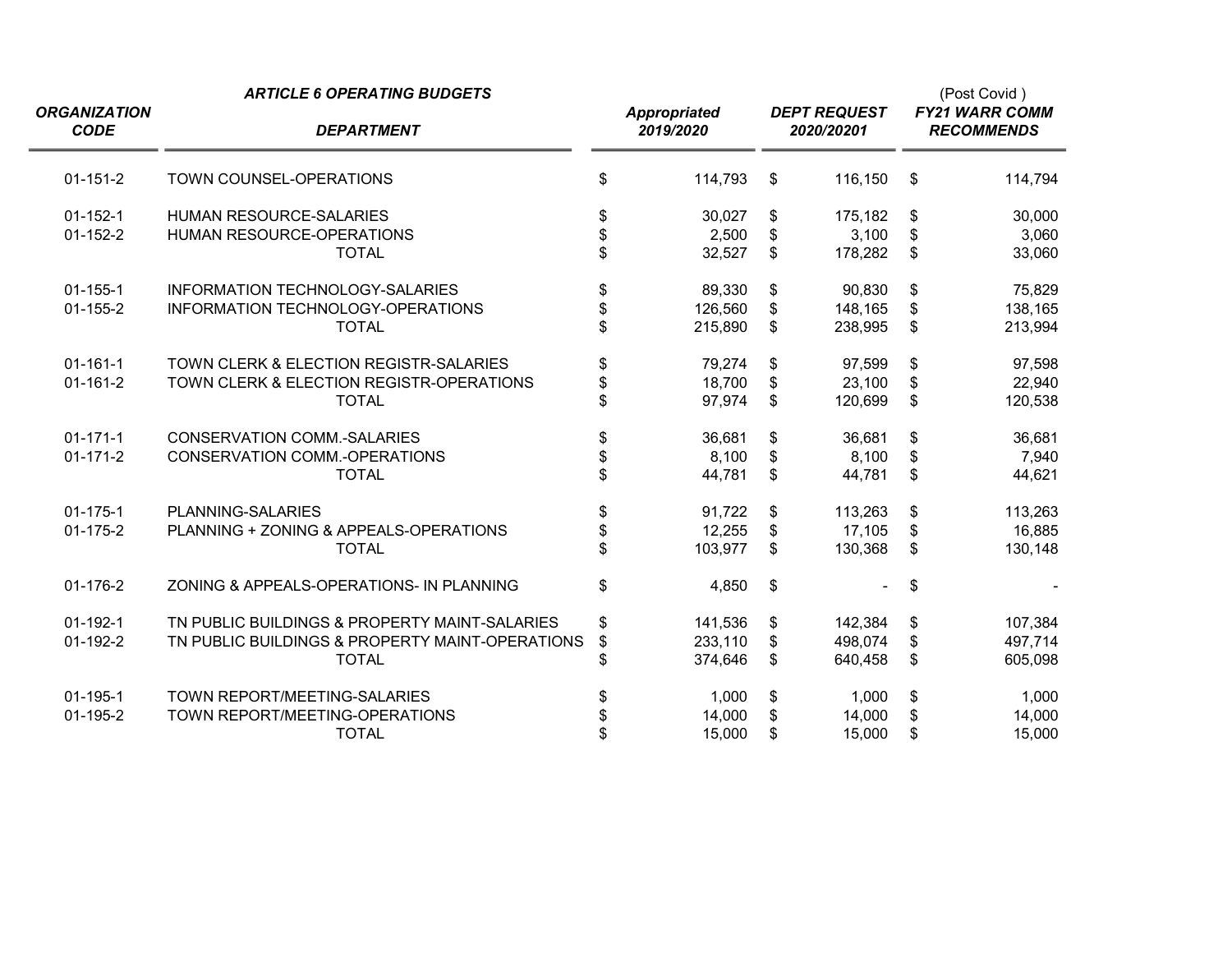|                                    | <b>ARTICLE 6 OPERATING BUDGETS</b>         |          |                                  |                                   |           |                         | (Post Covid)<br><b>FY21 WARR COMM</b><br><b>RECOMMENDS</b>                                                       |  |  |
|------------------------------------|--------------------------------------------|----------|----------------------------------|-----------------------------------|-----------|-------------------------|------------------------------------------------------------------------------------------------------------------|--|--|
| <b>ORGANIZATION</b><br><b>CODE</b> | <b>DEPARTMENT</b>                          |          | <b>Appropriated</b><br>2019/2020 | <b>DEPT REQUEST</b><br>2020/20201 |           |                         | 2,298,786<br>348,532<br>2,647,318<br>65,024<br>1,236,847<br>173,150<br>1,409,997<br>220,885<br>13,258<br>234,143 |  |  |
| $01-210-1-2$                       | POLICE ADMIN PUBLIC SAFETY BLDG-OPERATIONS | \$       | 134,150                          | \$                                |           | \$                      |                                                                                                                  |  |  |
| $01 - 210 - 2 - 1$                 | POLICE OPERATIONS-SALARIES                 | \$       | 2,442,699                        | \$                                | 2,353,262 | \$                      |                                                                                                                  |  |  |
| 01-210-2-2                         | POLICE OPERATIONS-OPERATIONS               |          | 231,994                          | \$                                | 349,332   | \$                      |                                                                                                                  |  |  |
|                                    | <b>TOTAL</b>                               | \$       | 2,674,693                        | \$                                | 2,702,594 | \$                      |                                                                                                                  |  |  |
| 01-210-4-2                         | TRAFFIC MARKINGS/SIGN-OPERATIONS           | \$       | 65,024                           | $\mathfrak{s}$                    | 65,024    | $\sqrt[6]{\frac{1}{2}}$ |                                                                                                                  |  |  |
| 01-220-6-1                         | FIRE & RESCUE ADMIN-SALARIES-TO FIRE OP    |          | 157,058                          |                                   |           |                         |                                                                                                                  |  |  |
| 01-220-6-2                         | FIRE & RESCUE ADMIN-OPERATIONS-TO FIRE OP  | \$<br>\$ | 7,620                            |                                   |           |                         |                                                                                                                  |  |  |
|                                    | <b>TOTAL</b>                               |          | 164,678                          | \$                                |           | \$                      |                                                                                                                  |  |  |
| $01 - 220 - 7 - 1$                 | FIRE & RESCUE OPERATIONS-SALARIES          | \$       | 1,116,280                        | \$                                | 1,236,847 | \$                      |                                                                                                                  |  |  |
| 01-220-7-2                         | FIRE & RESCUE OPERATIONS-OPERATIONS        | \$       | 171,626                          | \$                                | 173,150   | \$                      |                                                                                                                  |  |  |
|                                    | <b>TOTAL</b>                               | \$       | 1,287,906                        | \$                                | 1,409,997 | \$                      |                                                                                                                  |  |  |
| $01 - 241 - 1$                     | INSPECTIONS-SALARIES                       |          | 149,592                          | \$                                | 221,941   | \$                      |                                                                                                                  |  |  |
| $01 - 241 - 2$                     | INSPECTIONS-OPERATIONS                     | \$<br>\$ | 13,192                           | \$                                | 13,455    | \$                      |                                                                                                                  |  |  |
|                                    | <b>TOTAL</b>                               |          | 162,784                          | \$                                | 235,396   | \$                      |                                                                                                                  |  |  |
| $01 - 244 - 1$                     | <b>SEALER-SALARIES</b>                     |          | 2,804                            | \$                                | 2,804     | \$                      | 2,804                                                                                                            |  |  |
| 01-244-2                           | SEALER-OPERATIONS                          | \$       | 200                              | \$                                | 200       | \$                      | 194                                                                                                              |  |  |
|                                    | <b>TOTAL</b>                               | \$       | 3,004                            | \$                                | 3,004     | \$                      | 2,998                                                                                                            |  |  |
| $01 - 291 - 1$                     | <b>EMERGENCY MGMT-SALARIES</b>             |          |                                  | \$                                | 4,000     | \$                      | 4,000                                                                                                            |  |  |
| $01 - 291 - 2$                     | <b>EMERGENCY MGMT-OPERATIONS</b>           |          |                                  | \$                                | 7,500     | \$                      | 7,500                                                                                                            |  |  |
|                                    | <b>TOTAL</b>                               | \$       |                                  | \$                                | 11,500    | \$                      | 11,500                                                                                                           |  |  |
| $01 - 292 - 1$                     | ANIMAL CONTROL-SALARIES                    | \$       | 95,909                           | \$                                | 95,909    | \$                      | 95,909                                                                                                           |  |  |
| 01-292-2                           | ANIMAL CONTROL-OPERATIONS                  | \$       | 14,978                           | \$                                | 14,978    | \$                      | 14,978                                                                                                           |  |  |
|                                    | <b>TOTAL</b>                               | \$       | 110,887                          | \$                                | 110,887   | \$                      | 110,887                                                                                                          |  |  |
| $01 - 294 - 1$                     | <b>TREE CARE-SALARIES</b>                  | \$       | 23,540                           | \$                                | 23,540    | \$                      | 23,540                                                                                                           |  |  |
| 01-294-2                           | TREE CARE-OPERATIONS                       | \$       | 45,097                           | \$                                | 43,600    | \$                      | 43,600                                                                                                           |  |  |
|                                    | <b>TOTAL</b>                               | \$       | 68,637                           | \$                                | 67,140    | \$                      | 67,140                                                                                                           |  |  |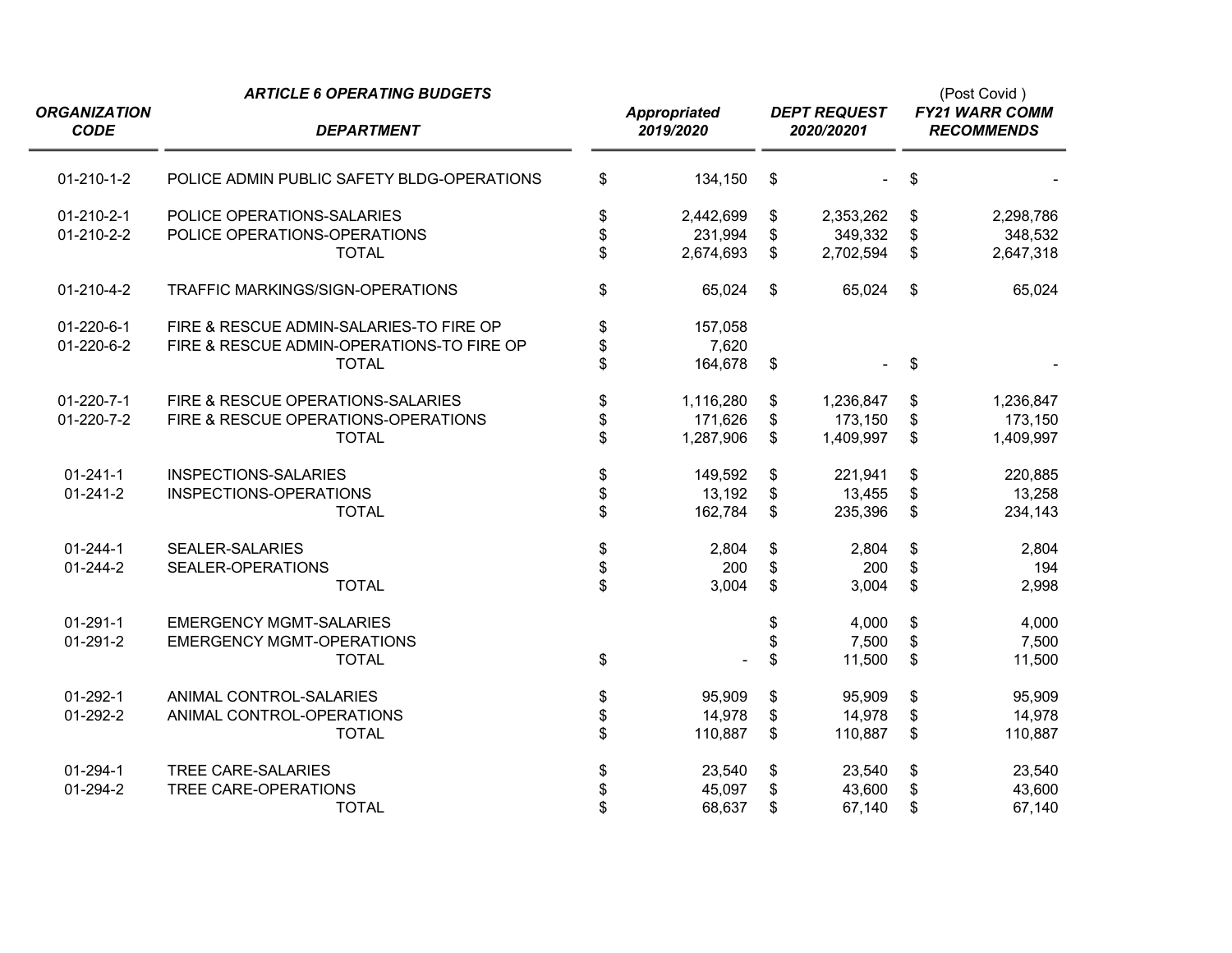|                     | <b>ARTICLE 6 OPERATING BUDGETS</b>       |                 |                           |                     |                           | (Post Covid)      |
|---------------------|------------------------------------------|-----------------|---------------------------|---------------------|---------------------------|-------------------|
| <b>ORGANIZATION</b> |                                          | Appropriated    |                           | <b>DEPT REQUEST</b> | <b>FY21 WARR COMM</b>     |                   |
| <b>CODE</b>         | <b>DEPARTMENT</b>                        | 2019/2020       |                           | 2020/20201          |                           | <b>RECOMMENDS</b> |
| $01-422-1$          | <b>HIGHWAY-SALARIES</b>                  | \$<br>955,656   | $\frac{1}{2}$             | 1,096,649           | \$                        | 973,160           |
| 01-422-2            | <b>HIGHWAY-OPERATIONS</b>                | \$<br>350,410   | \$                        | 391,740             | \$                        | 366,440           |
|                     | <b>TOTAL</b>                             | \$<br>1,306,066 | \$                        | 1,488,389           | $\boldsymbol{\mathsf{S}}$ | 1,339,600         |
| $01 - 423 - 1$      | <b>SNOW &amp; ICE-SALARIES</b>           | \$<br>110,460   | \$                        | 110,461             | \$                        | 110,461           |
| 01-423-2            | SNOW & ICE-OPERATIONS                    | \$<br>182,973   | \$                        | 182,973             | \$                        | 182,973           |
|                     | <b>TOTAL</b>                             | \$<br>293,433   | \$                        | 293,434             | \$                        | 293,434           |
| 01-424-2            | <b>STREET LIGHTING-OPERATIONS</b>        | \$<br>50,000    | \$                        | 50,000              | $\boldsymbol{\mathsf{S}}$ | 50,000            |
| $01 - 426 - 1$      | <b>EQUIP REPAIR/MAINT-SALARIES</b>       | \$<br>143,923   | \$                        | 147,500             | \$                        | 147,500           |
| 01-426-2            | EQUIP REPAIR/MAINT-OPERATIONS            | \$<br>199,450   | \$                        | 308,513             | \$                        | 308,513           |
|                     | <b>TOTAL</b>                             | \$<br>343,373   | \$                        | 456,013             | $\boldsymbol{\mathsf{S}}$ | 456,013           |
| 01-429-2            | SIDEWALKS-OPERATIONS                     | \$<br>35,000    | $\boldsymbol{\mathsf{S}}$ | 35,000              | \$                        | 35,000            |
| 01-430-2            | PUBLIC WORKS UTILITIES-OPERATIONS        | \$<br>98,714    | \$                        |                     | \$                        |                   |
| $01-433-1$          | SOLID WASTE DISPOSAL-SALARIES            | \$<br>196,288   | \$                        | 212,940             | \$                        | 198,440           |
| 01-433-2            | SOLID WASTE DISPOSAL-OPERATIONS          | \$<br>446,382   | \$                        | 362,232             | \$                        | 376,732           |
|                     | <b>TOTAL</b>                             | \$<br>642,670   | \$                        | 575,172             | \$                        | 575,172           |
| $01-491-1$          | <b>CEMETERY-SALARIES</b>                 | \$<br>153,828   | \$                        | 157,739             | \$                        | 157,739           |
| 01-491-2            | <b>CEMETERY-OPERATIONS</b>               | \$<br>45,446    | \$                        | 30,700              | \$                        | 30,640            |
|                     | TOTAL - SEE PERP CARE CREDIT BELOW       | \$<br>199,274   | \$                        | 188,439             | \$                        | 188,379           |
| $01-512-1$          | <b>HEALTH-SALARIES</b>                   | \$              | \$                        | 41,598              | \$                        | 41,598            |
| $01-512-2$          | <b>HEALTH-OPERATIONS</b>                 | \$<br>55,321    | \$                        | 74,230              | \$                        | 74,078            |
|                     | <b>TOTAL</b>                             | \$<br>55,321    | \$                        | 115,828             | $\mathsf{\$}$             | 115,676           |
| 01-522-2            | PUBLIC HEALTH NURSE-OPERATIONS-in Health | \$<br>10,921    | \$                        |                     | \$                        |                   |
| 01-523-2            | MENTAL HEALTH NURSE-OPERATIONS-in Health | \$<br>7,988     | \$                        |                     | \$                        |                   |
| $01 - 541 - 1$      | COUNCIL ON AGING-PERSONNEL               | \$<br>201,700   | \$                        | 204,689             | \$                        | 204,689           |
| $01 - 541 - 2$      | COUNCIL ON AGING-OPERATIONS              | \$<br>52,912    | \$                        | 33,900              | \$                        | 33,580            |
|                     | <b>TOTAL</b>                             | \$<br>254,612   | \$                        | 238,589             | \$                        | 238,269           |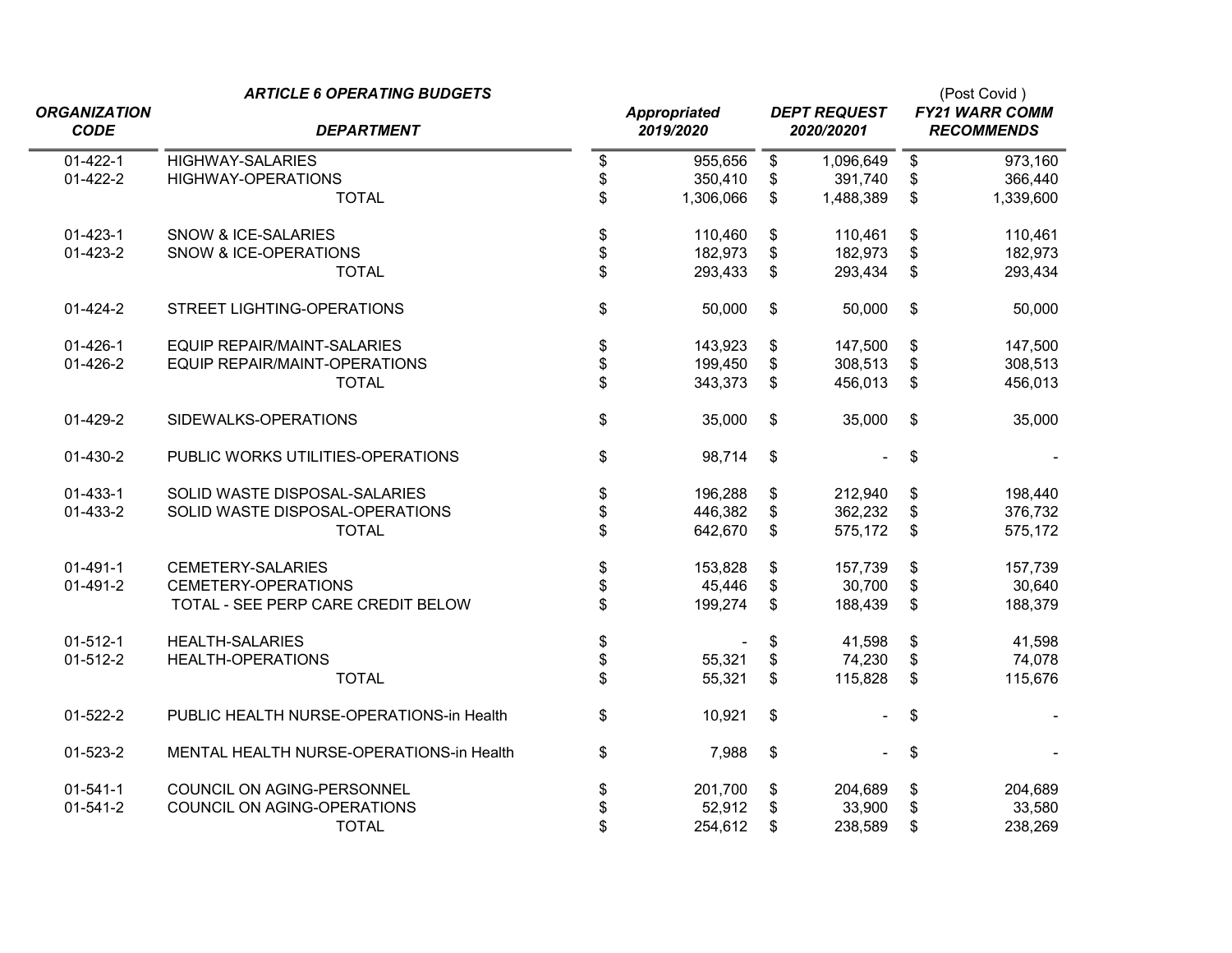| <b>ORGANIZATION</b><br><b>CODE</b> | <b>ARTICLE 6 OPERATING BUDGETS</b><br><b>DEPARTMENT</b> | <b>Appropriated</b><br>2019/2020 |                | <b>DEPT REQUEST</b><br>2020/20201 |                         | (Post Covid)<br><b>FY21 WARR COMM</b><br><b>RECOMMENDS</b> |
|------------------------------------|---------------------------------------------------------|----------------------------------|----------------|-----------------------------------|-------------------------|------------------------------------------------------------|
| $01 - 543 - 1$                     | <b>VETERANS'-SALARIES</b>                               |                                  |                |                                   |                         |                                                            |
| 01-543-2                           | <b>VETERANS'-OPERATIONS</b>                             | \$<br>60,024                     | \$             | 56,650                            | \$                      | 56,048                                                     |
|                                    | <b>TOTAL</b>                                            | \$<br>60,024                     | \$             | 56,650                            | $\mathsf{\$}$           | 56,048                                                     |
| 01-599-1                           | <b>OUTREACH-SALARIES</b>                                | \$<br>117,386                    | \$             | 151,778                           | \$                      | 151,250                                                    |
| 01-599-2                           | OUTREACH-OPERATIONS                                     | \$<br>17,766                     | \$             | 24,480                            | \$                      | 24,020                                                     |
|                                    | <b>TOTAL</b>                                            | \$<br>135,152                    | \$             | 176,258                           | $\mathsf{\$}$           | 175,270                                                    |
| $01-610-1$                         | LIBRARY-SALARIES                                        | \$<br>552,381                    | \$             | 547,993                           | \$                      | 531,980                                                    |
| 01-610-2                           | LIBRARY-OPERATIONS                                      | \$<br>214,239                    | \$             | 221,811                           | \$                      | 219,551                                                    |
|                                    | <b>TOTAL</b>                                            | \$<br>766,620                    | \$             | 769,804                           | \$                      | 751,531                                                    |
| 01-630-1                           | <b>PARK &amp; RECREATION-SALARIES</b>                   | \$<br>297,793                    | \$             | 301,878                           | \$                      | 243,170                                                    |
| 01-630-2                           | PARK & RECREATION-OPERATIONS                            | \$<br>51,900                     | \$             | 51,900                            | \$                      | 51,900                                                     |
|                                    | <b>TOTAL</b>                                            | \$<br>349,693                    | \$             | 353,778                           | \$                      | 295,070                                                    |
| 01-650-2                           | HISTORICAL COMMISSION-OPERATIONS                        | \$<br>1,500                      | \$             | 1,500                             | \$                      | 1,500                                                      |
| 01-693-2                           | MEMORIAL DAY/VETERANS DAY -OPERATIONS                   | \$<br>1,800                      | \$             | 1,800                             | \$                      | 1,800                                                      |
| 01-699-2                           | ARTS/CULTURAL COUNCIL                                   | \$<br>5,000                      | $\mathfrak{s}$ | 5,800                             | $\sqrt[6]{\frac{1}{2}}$ | 5,800                                                      |
| 01-996-2                           | <b>STABILIZATION</b>                                    | \$<br>221,419                    | \$             | 200,000                           | \$                      |                                                            |
| 01-997-2                           | <b>RESERVE FUND</b>                                     | \$<br>150,000                    | \$             | 150,000                           | \$                      | 150,000                                                    |
| *********                          | <b>TOTAL TOWN DEPARTMENTS</b>                           | \$<br>12,181,688                 | \$             | 12,469,339                        | \$                      | 11,705,121                                                 |
| 01-710-2                           | <b>TOWN DEBT-PRINCIPAL</b>                              | \$<br>4,802,954                  | \$             | 4,340,273                         | \$                      | 4,340,273                                                  |
| $01 - 751 - 2$                     | <b>TOWN DEBT-INTEREST</b>                               | \$<br>1,430,571                  | \$             | 1,281,549                         | \$                      | 1,264,549                                                  |
|                                    | <b>TOTAL DEBT PAYMENTS</b>                              | \$<br>6,233,525                  | \$             | 5,621,822                         | \$                      | 5,604,822                                                  |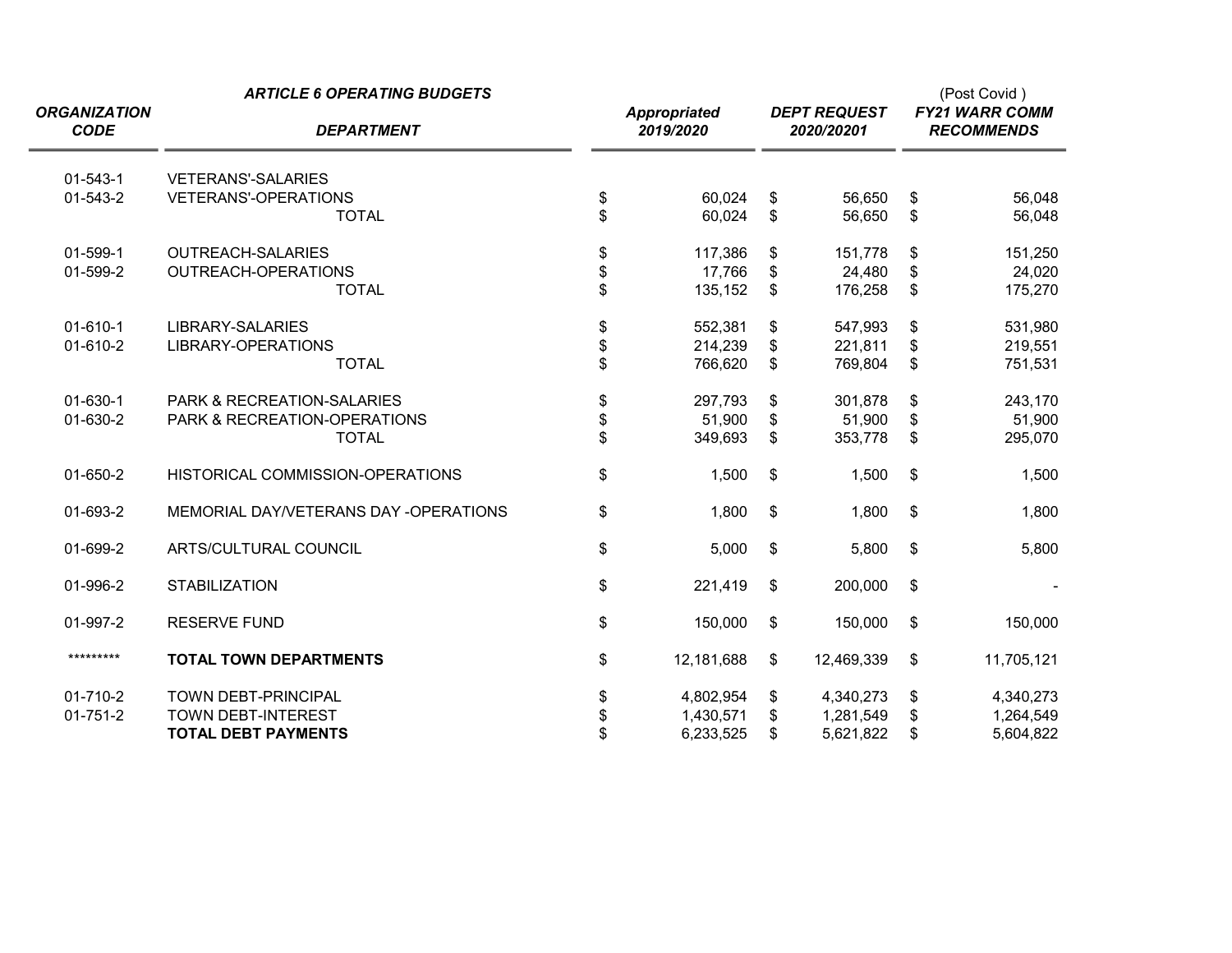| <b>ORGANIZATION</b><br><b>CODE</b>             | <b>ARTICLE 6 OPERATING BUDGETS</b><br><b>DEPARTMENT</b>                           | <b>DEPT REQUEST</b><br><b>Appropriated</b><br>2019/2020<br>2020/20201 |                                       |                |                                       |      | (Post Covid)<br><b>FY21 WARR COMM</b><br><b>RECOMMENDS</b> |  |  |
|------------------------------------------------|-----------------------------------------------------------------------------------|-----------------------------------------------------------------------|---------------------------------------|----------------|---------------------------------------|------|------------------------------------------------------------|--|--|
| $01 - 301 - 2$                                 | REGIONAL VOC SCHOOL-OPERATIONS                                                    |                                                                       | 170.296                               | - \$           | 170.296                               | - \$ | 245.678                                                    |  |  |
| $01 - 300 - 1$<br>$01 - 300 - 2$<br>********** | SCHOOL-PERSONNEL<br>SCHOOL ADMINISTRATION-OPERATIONS<br><b>TOTAL TOWN SCHOOLS</b> | \$                                                                    | 29.892.600<br>6.578.854<br>36.471.454 | \$<br>S.<br>\$ | 31,196,343<br>6.740.356<br>37,936,699 | S    | 36,877,290                                                 |  |  |